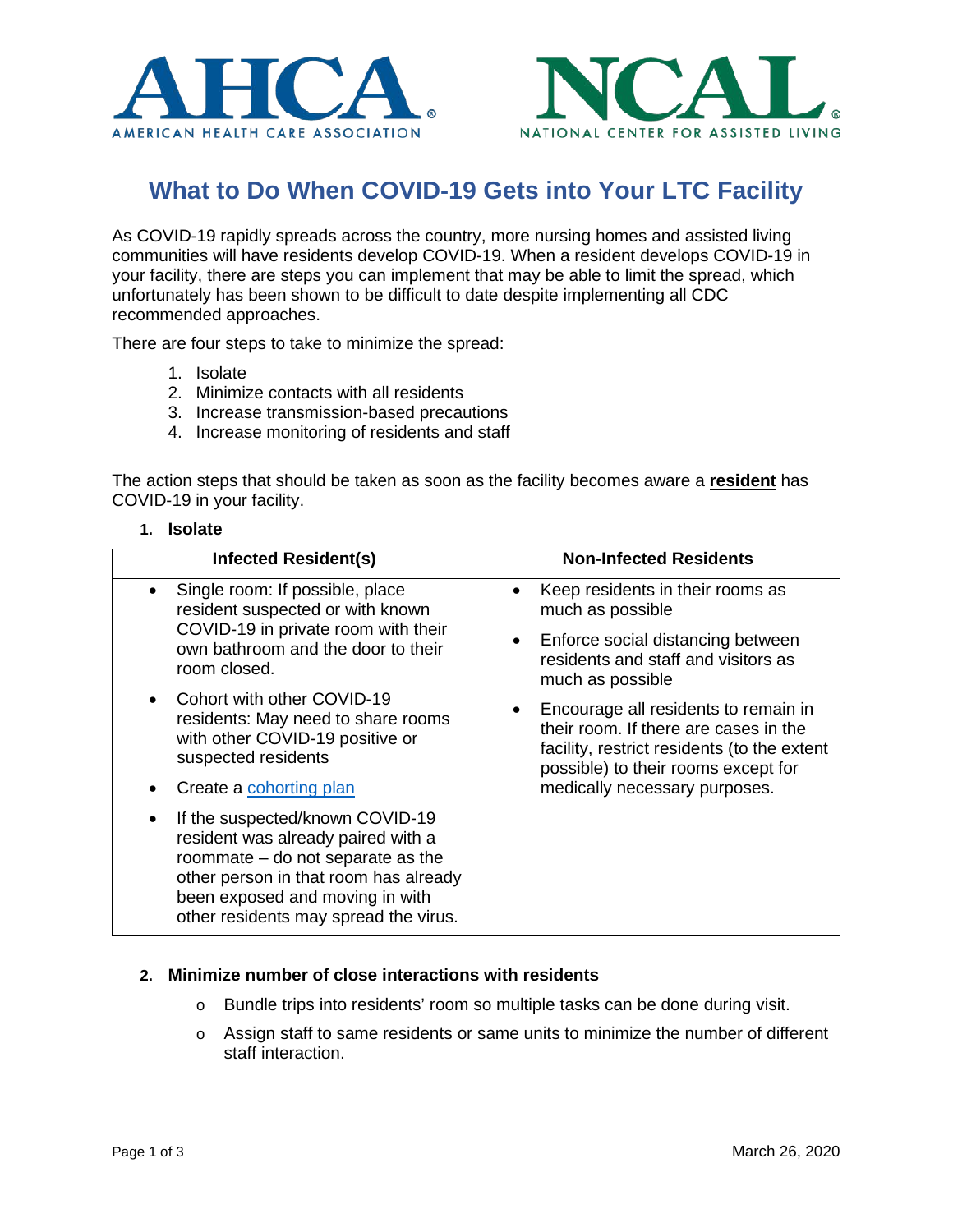



## **3. Increase transmission-based precautions (if not already in place)**

- o Implement universal use of facemasks for HCP while in the facility.
- $\circ$  Consider having HCP wear all recommended PPE (gown, gloves, eye protection, N-95 respirator or, if not available, a facemask) for the care of all residents, regardless of presence of symptoms. Implement protocols for extended use of eye protection and facemasks.
- o If residents leave their room, residents should wear a facemask, perform hand hygiene, limit their movement in the facility, and perform social distancing (stay at least 6 feet away from others).

### **4. Increase monitoring**

- o Healthcare personnel monitoring for respiratory symptoms and fever. (immediately isolate away from residents if symptoms or fever develop):
- o Resident Monitoring for respiratory symptoms and fever (consider at least every shift).
- o Implement protocols for cohorting ill residents with dedicated HCP.

# **MANAGING RESIDENTS WITH COVID-19**

- Residents with COVID-19 will likely fall into three categories:
	- (1) those with respiratory symptoms and fever that can be managed with traditional supportive care and will get better
	- (2) those with worse respiratory symptoms or exacerbation of their underlying medical conditions that will require more nurses and physicians to manage, and
	- (3) those who progress to ARDS or severe respiratory compromise who despite aggressive ICU level care have had an extremely high mortality rate and will require compassionate care.
- Transfer to hospital or ER:
	- o If a resident requires higher level of care than what your facility can implement, the resident may need to be transferred.
		- If they are to be transferred, communicate with EMS and hospital so they can implement precautions and have the symptomatic resident wear a mask to reduce spread.
	- $\circ$  If resident requires care with resources or PPE that is not available, consider transferring to the hospital.
	- o In the event of hospital surges from COVID-19 creating a lack of hospital beds, residents may need to be cared for in place at the facility.
		- Educate resident and family about the risks and benefits of sending to the hospital for care.